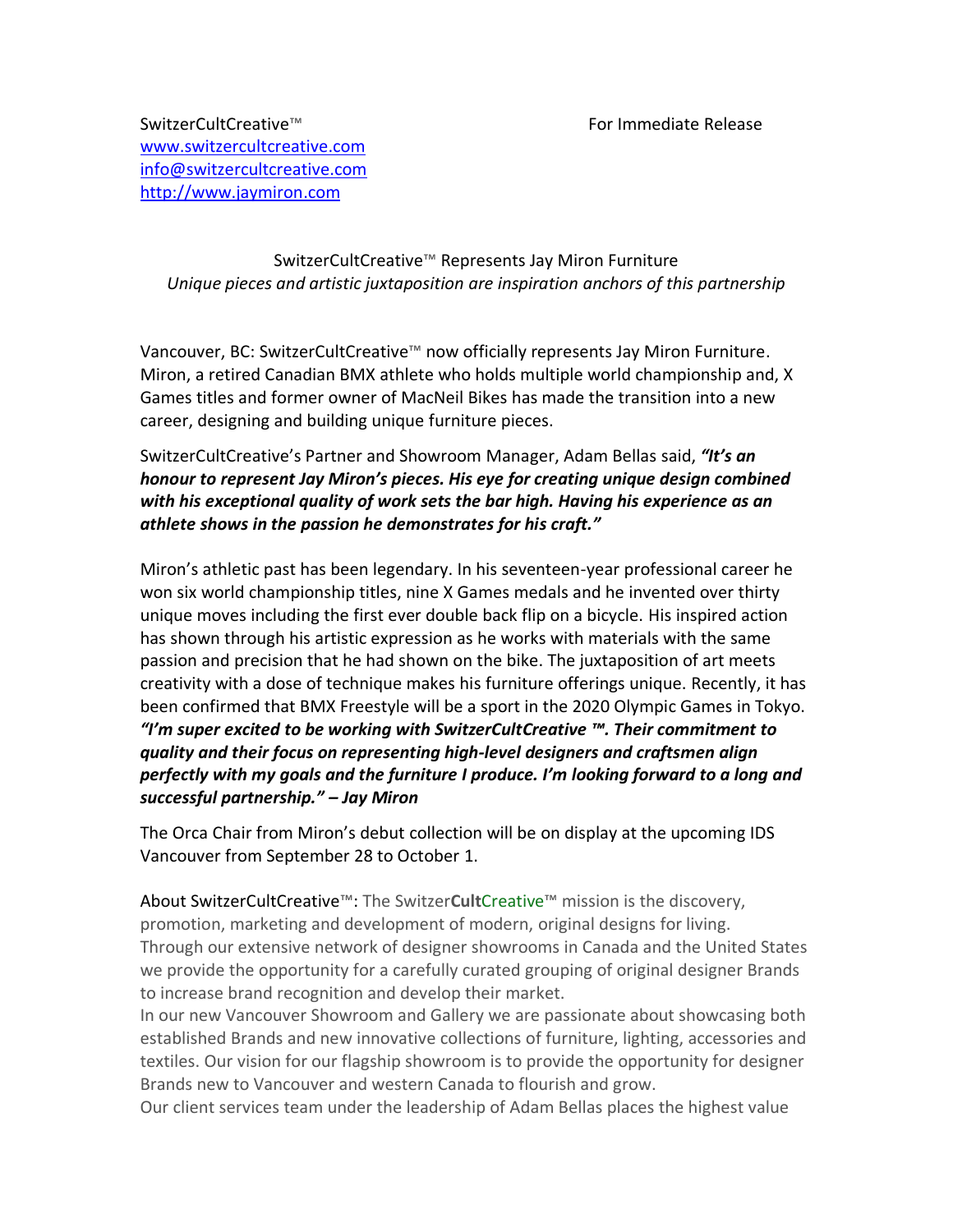on customer focused relationships where the satisfaction of our clients is the highest priority.

We strive to offer a carefully curated grouping of home furnishings that are of high quality, authentic design in a friendly and fun atmosphere.

In the same way that we care about the food we eat, who grows it and whether it is organic or not, we place the highest importance on knowing every detail of the products we promote.

- **•** We know how the items are made and finished
- **•** We know the creator and builder of the products
- **•** We know the materials used in the furniture, lighting and accessories
- **•** We know the products are environmentally sustainable

The Switzer**Cult**Creative™ goal is to provide home furnishing products that help people create personal environments that provide peace, tranquility and positive energy – while ensuring high-quality products that are eco-conscious.

**About Jay Miron Furniture:** I design and build bespoke furniture in Vancouver, Canada. Designing and building furniture is more than a job or a career to me. It's a way of life. I'm constantly exploring new ideas and taking inspiration from everything around me. I love the creativity of designing, the physicality of working the wood by hand, and the challenge of merging the two to make a functional and beautiful piece. High-level woodworking takes discipline. The skills must be learned from a master and constantly worked at to improve. You can often follow the line of teachers back several generations. I am grateful to have received my training under *[Robert VanNorman](http://www.insidepassage.ca/robert-van-norman/)*, learning the Krenovian style of woodworking at his *[Inside Passage School of Fine](http://www.insidepassage.ca/)  [Cabinetmaking](http://www.insidepassage.ca/)*. Robert learned this style from the legendary *[James Krenov](https://en.wikipedia.org/wiki/James_Krenov)*, who himself studied under the great *[Carl Malmsten](https://en.wikipedia.org/wiki/Carl_Malmsten)*. I am proud of the knowledge I have received, passed down from these great masters, and work hard every day to further and continue their legacy. I have a huge appreciation for wood and the trees that supply it. Trees are one of the earth's most important natural resources; they provide the air we breathe, clean our air and water, provide habitat for countless animal species, prevent soil erosion, provide food, cool us with shade, and generally make our world a more beautiful place. Because my craft is founded in this invaluable resource I feel a huge responsibility to do the very best work I can in a sustainable fashion.